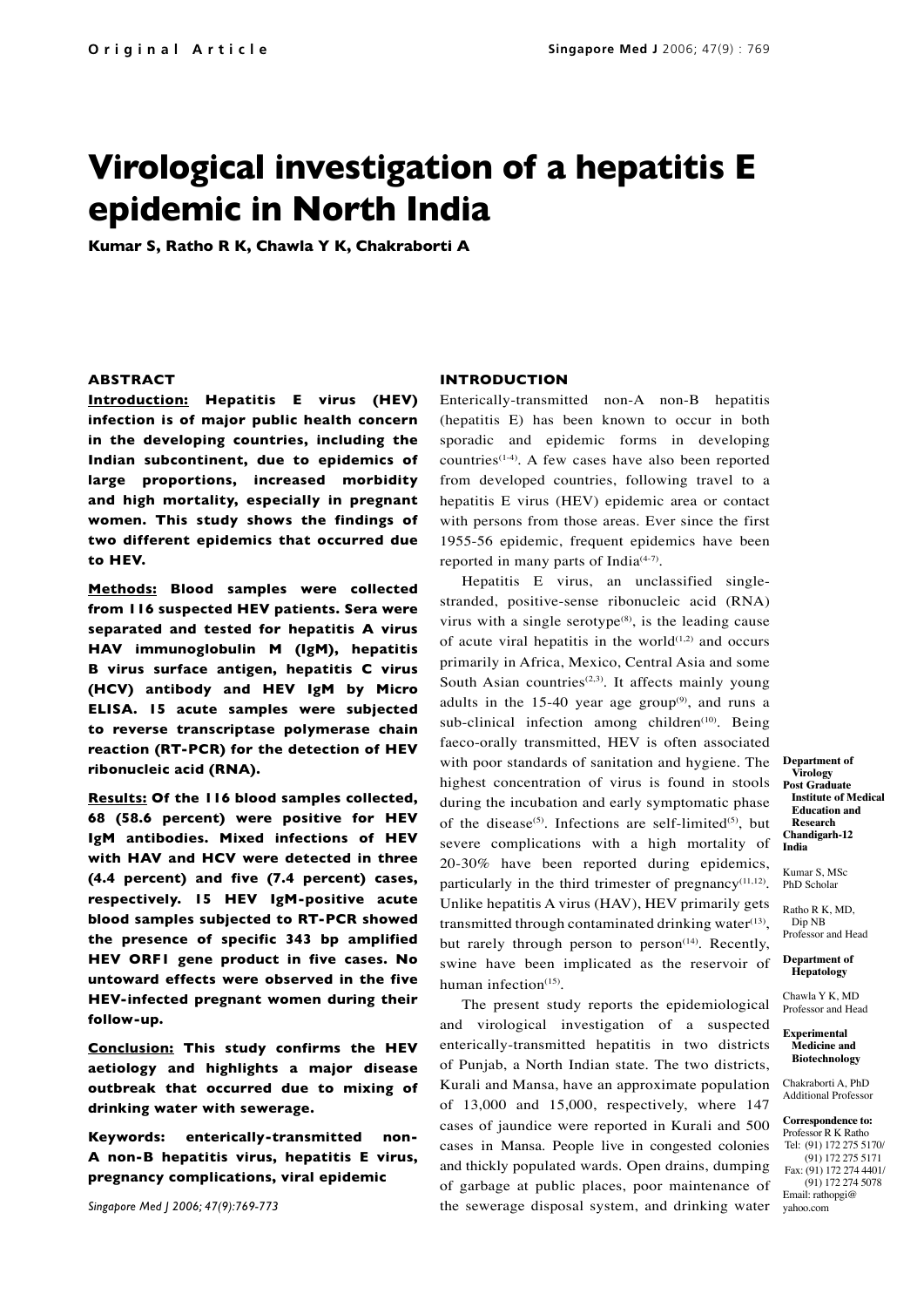| Epidemic<br>areas | Viral markers positivity in |                   |       |                  |                  |                 | RT-PCR in HEV-         |                 |
|-------------------|-----------------------------|-------------------|-------|------------------|------------------|-----------------|------------------------|-----------------|
|                   | Patients                    |                   |       |                  | Controls         |                 | positive patients      |                 |
|                   | <b>HEV</b><br>lgM           | <b>HAV</b><br>lgM | HBsAg | <b>HCV</b><br>Ab | Viral<br>markers | Total<br>tested | <b>RNA</b><br>positive | Total<br>tested |
| Kurali            | 17/40                       | 3/68              | 0/68  | 1/68             | 0                | $\overline{0}$  | $\overline{4}$         | 9               |
| Mansa             | 51/76                       | 0/68              | 0/68  | 4/68             | $\mathbf 0$      | $\overline{0}$  |                        | 6               |
| Grand<br>total    | 68/116                      | 3/68              | 0/68  | 5/68             | 0                | 20              | 5                      | 15              |

**Table I. Positivity of viral markers in patients and apparently healthy subjects.**

supply line adjacent or through the sewerage disposal system, result in the high risk of the drinking water supplies getting contaminated due to leakage. Both districts are devoid of natural water source; hence, they depend upon the piped water supply for drinking and household needs. Lower- and middle-class people from a rural background primarily dominate both districts. We report here an epidemic of viral hepatitis that occurred in these places during the months of March and April 2003. The areas were visited for detailed epidemiological investigation.

#### **METHODS**

A total of 116 (76 acute and 40 convalescent) blood samples were collected from patients showing symptoms of jaundice, fever, loss of appetite, abdominal pain, scleral icterus, and fatigue. These individuals belonged to both genders within the age group of 10-70 years. Additionally, blood samples were collected from 20 apparently healthy individuals. Sera were preserved at -70ºC till tested.

Sera were screened for HAV immunoglobulin M (IgM) (EIAgen Anti-HAV IgM, Adaltis, Spain), hepatitis B virus surface antigen (HBsAg) (Biorad Monolisa HBsAg plus), hepatitis C virus (HCV) antibody (Ab) (Innotest HCV Ab IV, Belgium) and HEV IgM (EIAgen HEV, Adaltis, Spain) by Micro ELISA. 15 acute blood samples collected within the first week of presentation, as well as five stool samples collected within ten days of symptomatology, were subjected to nested reverse transcriptase polymerase chain reaction (nRT-PCR) assay for the detection of HEV RNA. The RNA was extracted by GITC-phenol-chloroform extraction method $(16)$ with minor modifications; i.e. for precipitation of the RNA, the aqueous layer was incubated at -20ºC overnight instead of three hours. On the next day, the solution was centrifuged and the pellet was resuspended in sol-D (4% guanidinium isothiocyanate, 25 mM sod. citrate, 0.5% sarkosyl, 0.1M β-mercaptoethanol) and absolute ethanol and again incubated at -20ºC overnight.

After cDNA synthesis using MuLV RT enzyme and random hexamer, PCR amplification was carried out using the specific primers against the ORF1 gene, (sense: 5'-CGGGAT CCACACACAT CTGAGCTACATTCGTGAGCT-3' antisense: 5'- CGGAATTCAAAGGCATCCATGGTGTTTGAG AATGAC-3' for first cycle and sense: 5'-GGAAT TCGACTCCACCCAGAATAACTT-3' antisense: 5'-GGAATTCACAGCCGGCGATCAGGACAG-3' for second cycle) which gave rise to a product of 343 bp visualised by agarose gel electrophoresis according to the protocol mentioned by Jameel et al $(17)$ .

## **RESULTS**

In the present study, among the 116 patients studied, males outnumbered females with a ratio of 8:5. The majority of patients were adults (Fig. 1). Of the 116 samples tested for the HEV serology, 68 (58.6%) were positive for HEV IgM antibodies (Table I). Among the positives, five were pregnant women distributed in the proportion of one, two and two in the first, second and third trimester of pregnancy, respectively. HEV-positive samples were further tested for evidence of HAV IgM, HBsAg and HCV Ab. None of the samples were positive for HBsAg. However, dual infection of HAV and HEV was detected in three (4.4%) patients belonging to the 9-10 year age group, whereas HCV and HEV positivity could be found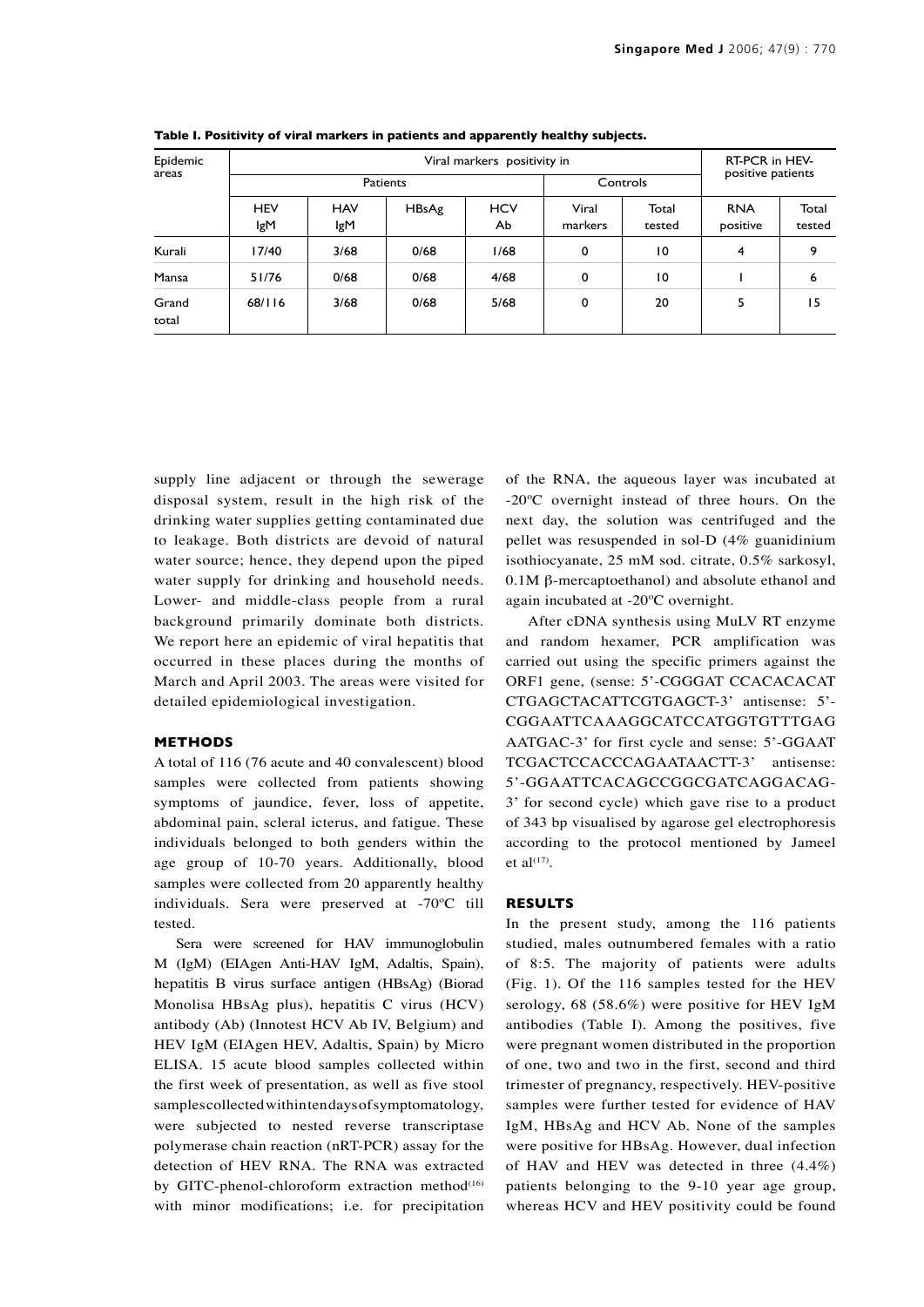

in five (7.4%) patients. None of the apparently healthy individuals were positive for any viral markers tested (Table I). Five of the 15 acute HEV IgM positive blood samples tested by RT-PCR were positive, whereas none of the stool samples yielded HEV RNA (Fig. 2).

# **DISCUSSION**

Hepatitis E was first recognised during an epidemic of hepatitis in Kashmir valley in 1978(18). It is an ecologically-determined disease that spreads through faecal contamination of drinking water. It exists as sporadic hepatitis with periodic resurgence. According to the South East Asia Regional Office of the World Health Organisation (WHO), hepatitis E is widespread in several countries of this region, accounting for up to 90% of all sporadic cases of acute viral hepatitis<sup>(19)</sup>. Contamination of water sources usually occurs either via recession of flood waters from sewerage pipes and open drains, or in crowded living conditions with unsafe water supply and disposal of human waste, as in refugee camps and rapidly-growing urban slums<sup>(20)</sup>.

In the present study, among the 116 serum samples obtained from acute and convalescent hepatitis cases with jaundice, 58.6% (68/116) had detectable levels of HEV IgM antibodies. HEV



**Fig. 2** Agarose gel electrophoresis shows HEV-specific 343 bp amplified product in positive control and HEV IgM positive samples by nRT-PCR. (Lane 1: 100 bp mol. marker; Lane 2: positive control; Lane 3-7: HEV IgM positive samples; Lane 8: .<br>negative control).

affects the young adult population (15-40 years) and has a lower attack rate in children below 14 years of age. This is in contrast to HAV in developing countries, where HAV is a childhood disease, and the majority of children below ten years of age has been exposed to the infection $(21)$ . In this study, the majority of those infected with HEV were adults within the age group of 21-30 years (Fig.1).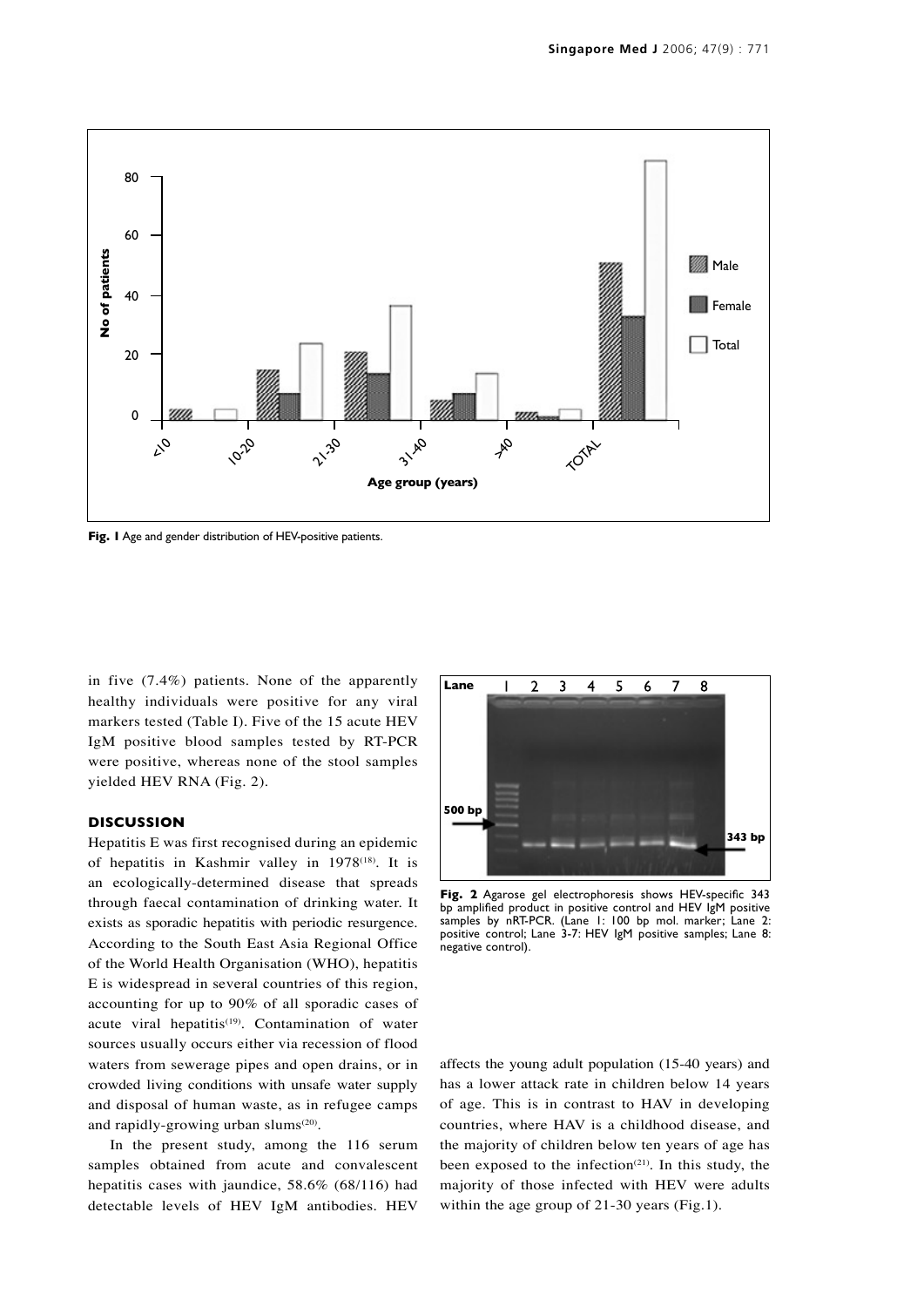In the case of dual infections, there is potential worsening or sudden onset of liver disease among people contracting hepatitis A, if they already have chronic hepatitis B or C viral infections. However, to date, there has been little data available to determine the degree of HEV infection accelerating or worsening liver damage in people with such chronic hepatitis. In this study, dual infections with HAV and HCV in acute HEV patients have been observed in 4.4% (3/68) and 7.4% (5/68) of cases, respectively, without any sequelae. All the HAV and HEV dual infections were possibly co-infections (having a common route of transmission) and all infected patients were less than 14 years of age. The HCV and HEV were superinfections, with all the cases having a history of prior exposure to procedures relating to a parenteral route, i.e., two had surgery, two had blood transfusion, and one was a drug abuser. Similarly, Nanda et al $(22)$  had reported a dual infection of HEV and HCV in 11% of cases.

A high case fatality rate (15-25%) among pregnant women is a characteristic hallmark of HEV infections being observed in many large epidemics reported worldwide. HEV has been associated with cholestatic jaundice, hepatocyte necrosis, and inflammatory cell infiltration in the liver. Miscarriages or premature delivery can also occur following HEV infection $(11)$ . Although the attack rate among women of childbearing age was not different from that observed in the general population, the incidence among pregnant women was significantly higher. Hormonal changes and immune complexmediated vasculitis or glomerulonephritis might be critical factors in deciding the course of HEV infection in pregnancy $(23)$ .

Infected pregnant women in the present epidemic had normal deliveries, except for one patient who had to undergo caesarean section, and cord blood of another baby born from an HEV-infected mother tested negative for HEV IgM antibodies. 15 HEVpositive blood samples that were subjected to viral RNA detection by RT-PCR using specific primers against the ORF1 region yielded positive for five patients (including one from a pregnant woman) (Fig. 2). HEV viraemia is transient and HEV RNA remains for one week in the serum after onset of jaundice. For this reason, a few acute cases with a history of 5-6 days of jaundice were included for RT-PCR analysis.

The distribution of cases within the tributaries of common water supply, affecting young adults and pregnant women with HEV IgM and RNA positivity suggests the classic, common source, waterborne epidemic of HEV. Thus, this study highlights a major disease outbreak that occurred due to contamination of sewerage water with the piped drinking water supply. The sewerage line and drinking water pipeline were closely laid and due to leakage in the sewerage line, the faecallycontaminated wastewater was sucked into the intermittently-supplied drinking water system. In the absence of effective antiviral therapy, control measures for HEV outbreaks should focus on ensuring a safe water supply. Water at the source of distribution and at the consumer end should, therefore, be regularly examined for faecal/sewerage contamination and the preventive measures thereof. Because of the potentiality of extensive outbreaks and associated mortality in pregnant women, concerted efforts must be taken to have an effective vaccine at hand.

#### **ACKNOWLEDGEMENTS**

The authors are thankful for the permission granted by the civil surgeon, Mr Rupnagar, as well as to Dr CL Bhatia, Senior Medical Officer in charge of the Civil Hospital, Kurali, for providing financial help towards purchasing the HAV and HEV IgM Micro ELISA kits for the investigation of the epidemic. The authors also acknowledge the assistance rendered by Mr Harpal Singh, Civil Hospital, Kurali and Mr Krishan Gopal, Research Fellow, Department of Virology, Post Graduate Institute of Medical Education and Research, for the collection and transport of samples from the field.

#### **REFERENCES**

- 1. Bradley DW. Hepatitis E: epidemiology, aetiology and molecular biology. Rev Med Virol 1992; 2:19-28.
- 2. Labrique AB, Thomas DL, Stoszek SK, Nelson KE. Hepatitis E: an emerging infectious disease. Epidemiol Rev 1999; 21:162-79.
- 3. Worm HC, van der Poel WH. Brandstatter G. Hepatitis E: an overview. Microbes Infect 2002; 4:657-66.
- 4. Arankalle VA, Chobe LP, Jha H, et al. Aetiology of acute sporadic non-A, non-B viral hepatitis in India. J Med Virol 1993; 40:121-5.
- 5. Viswanathan R. Epidemiology: infectious hepatitis in Delhi 1955-56. Indian J Med Res 1957; 45 suppl 1:1-29.
- 6. Naik SR, Aggarwal R, Salunke PN, Mehrotra NN. A large waterborne viral hepatitis E epidemic in Kanpur, India. Bull World Health Organ 1992; 70:597-604.
- 7. Tandon BN, Joshi YK, Jain SK, et al. An epidemic of non-A, non-B hepatitis in north India. Indian J Med Res 1982; 75:739-44.
- 8. Ticehurst J. Identification and characterization of HEV. In: Hollinger FB, Lemon SM, Margolis H, eds. Hepatitis and Liver Disease. Baltimore: Williams and Wilkins, 1991; 501-13.
- 9. Aggarwal R, Naik SR. Epidemiology of hepatitis E: past, present and future. Trop Gasteroenterol 1997; 18:49-56.
- 10. Panda SK, Jameel S. Hepatitis E virus: from epidemiology to molecular biology. Vir Hep Rev 1997; 3:227-51.
- 11. Khuroo MS, Teli MR, Skidmore S, Sofia MA, Khuroo MI. Incidence and severity of viral hepatitis in pregnancy. Am J Med 1981; 70:252-5.
- 12. Bradley DW. Enterically-transmitted non-A, non-B hepatitis. Br Med Bull 1990; 46:442-61.